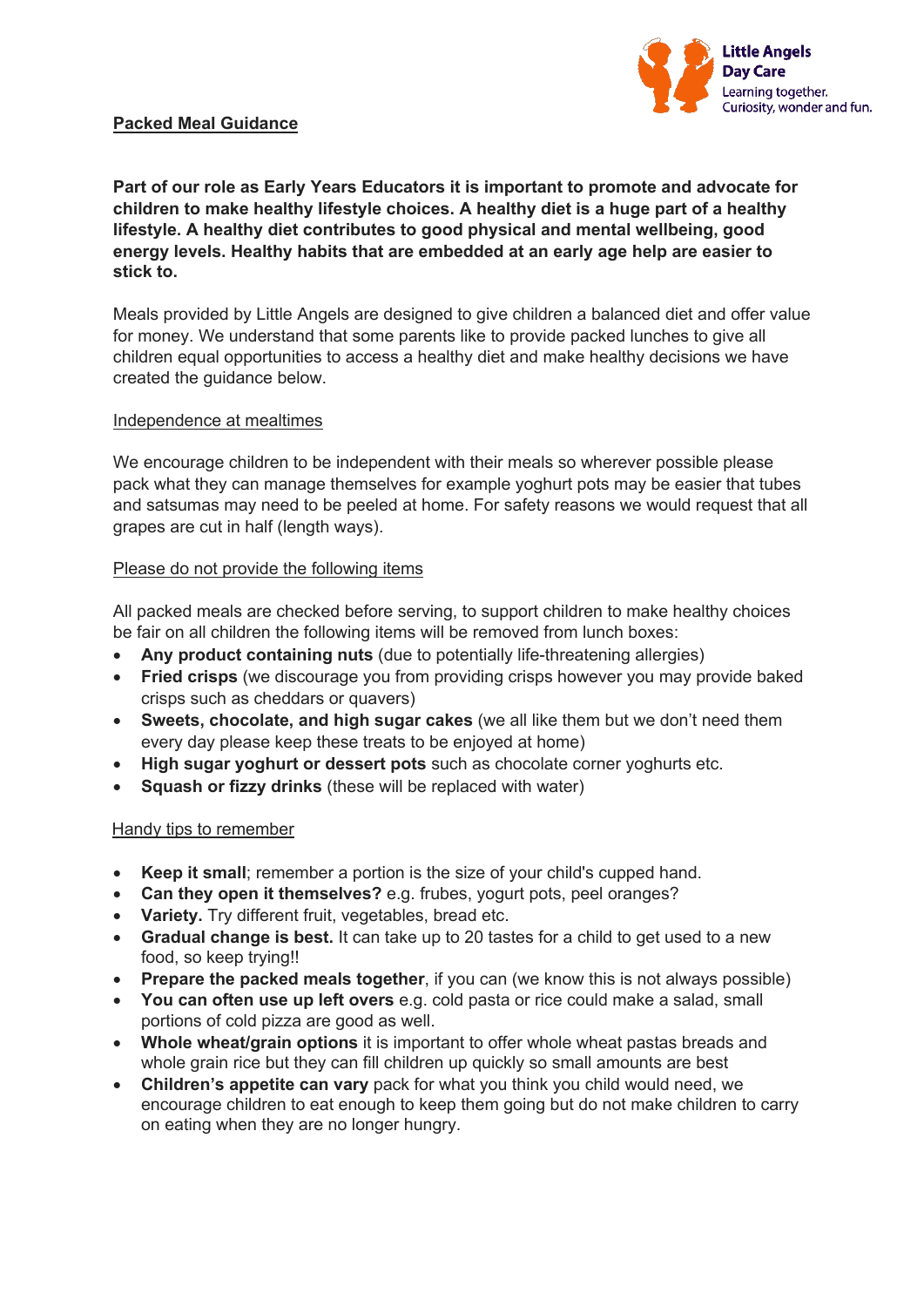# **Your 8-point checklist for preparing a lunchbox**

## **1. Have you got something from the bread, other cereals, potatoes group?**

Ideas: Bread and bread rolls, bagel, pitta bread, French stick, Scotch pancakes, English muffins, fruit scones, currant buns, fruit bread, malt loaf, Matzo, crisp bread and crackers, pasta and rice salads. Wholegrain breads are fine occasionally, but remember young children have small stomachs and too much fibre can replace energy rich foods needed for growth and interfere with the absorption of minerals. It is best to avoid fibre enriched foods.

#### **2. Have you got something from the fruit and vegetable group?**

Ideas: Salad in sandwiches and rolls, cherry tomatoes, cucumber, carrot sticks, corn on the cob, celery, apples, pears, satsumas, bananas, grapes, melon, kiwi, plums, nectarine, canned fruit pieces, raisins, dried apricots, dish of fruit salad, fruit smoothies and pure fruit juices.

**3. Have you got something from the meat, fish and alternatives group?**  Ideas: Slices of ham, chicken and turkey, boiled eggs or omelette, canned tuna and salmon, smoked salmon, hummus, mixed beans

#### **4. Have you got something from the milk and dairy food group?**

Ideas: Milk, cheddar, edam, cheese triangle, low fat soft cheese, cottage cheese with pineapple chunks, fruit yoghurt, fromage frais, drinking yoghurt, pots of rice pudding

#### **5. Have you got a drink?**

Milk and water are readily available for all children all day every day, please provide a drinks bottle with water only which you child can use through the day. You may want to include a small carton of fruit juice or smoothie or a drinking yoghurt, but you don't have to.

#### **6. Are the portions the correct size?**

Remember your children only have small hands, mouths and tummies. Please put in the amount of food you would normally expect your child to eat. Cutting up food like sandwiches and fruit into small manageable child size pieces is a good idea because children can be put off if they have to tackle a too large portion. The portion size of fruit and vegetables for pre school children is approximately two-thirds of an adult portion. Half an apple or one small 60g banana is a portion of fruit for a pre school child.

#### **7. Are the foods familiar?**

Please put familiar foods prepared in their usual way in the packed lunch, for example if you usually peel the skin off fruit or cut crusts off bread please do so for their packed lunch. Packed lunch times are not a good time to introduce new foods to your child as it may be upsetting for the child if they are hungry and don't like the food they have been given.

#### **8. Have you included a freezer pack?**

We are unable to refrigerate packed lunches so please include a freezer pack.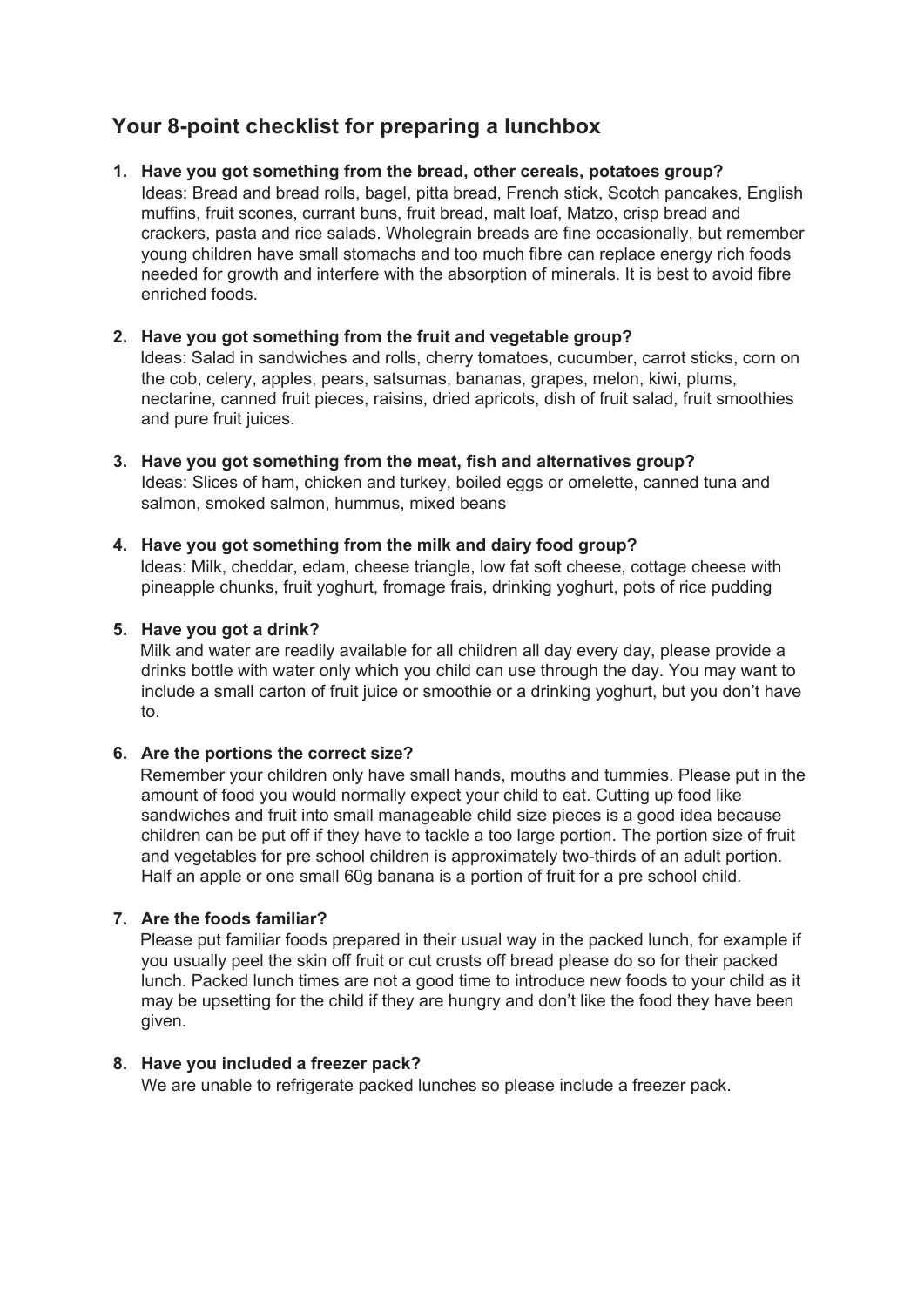# **Lunch box ideas**

Lunch box 1

- Small pitta filled with cream cheese & cucumber
- Cereal bar (NO NUTS)
- Clementine/ Satsuma or grapes (cut lengthways)
- Small yogurt drink

## Lunch box 2

- 1 small wholemeal roll thinly spread with butter or olive spread with a filling
- 1 Baby Bel cheese or Cheese String
- Apple slices and raisins
- 1 Packet baked crisps

# Lunch box 3

- Hummus and grated carrot sandwiches cut into shapes with a biscuit cutter
- Raspberry jelly with raspberries
- Make up a sugar free jelly. In small pots add 5/6 frozen raspberries, pour on the jelly. Put in the fridge to set.
- Small pot of fromage frais or a frube

Lunch box 4

- Small slice of Ham and Pineapple pizza
- A few cherry tomatoes (cut to avoid circular shape)
- Small pot of yogurt
- Small portion of fruit (don't forget to cut any grapes lengthways!)

# **Packed high tea ideas**

High tea is optional and some families prefer children not to have high tea. Some children will need an evening meal in addition to high tea.

High tea 1

- 1 or 2 bread sticks
- Cheese cubes
- A few cherry tomatoes (cut to avoid circular shape)

High tea 2

- 2 cream crackers with spreadable cheese triangle
- Small portion of fruit (don't forget to cut any grapes lengthways!)

#### High tea 3

- Homemade savoury scone
- Carrot and cucumber sticks

High tea 4

- 4 small rice cakes
- Hand full of mixed berries
- Small yoghurt